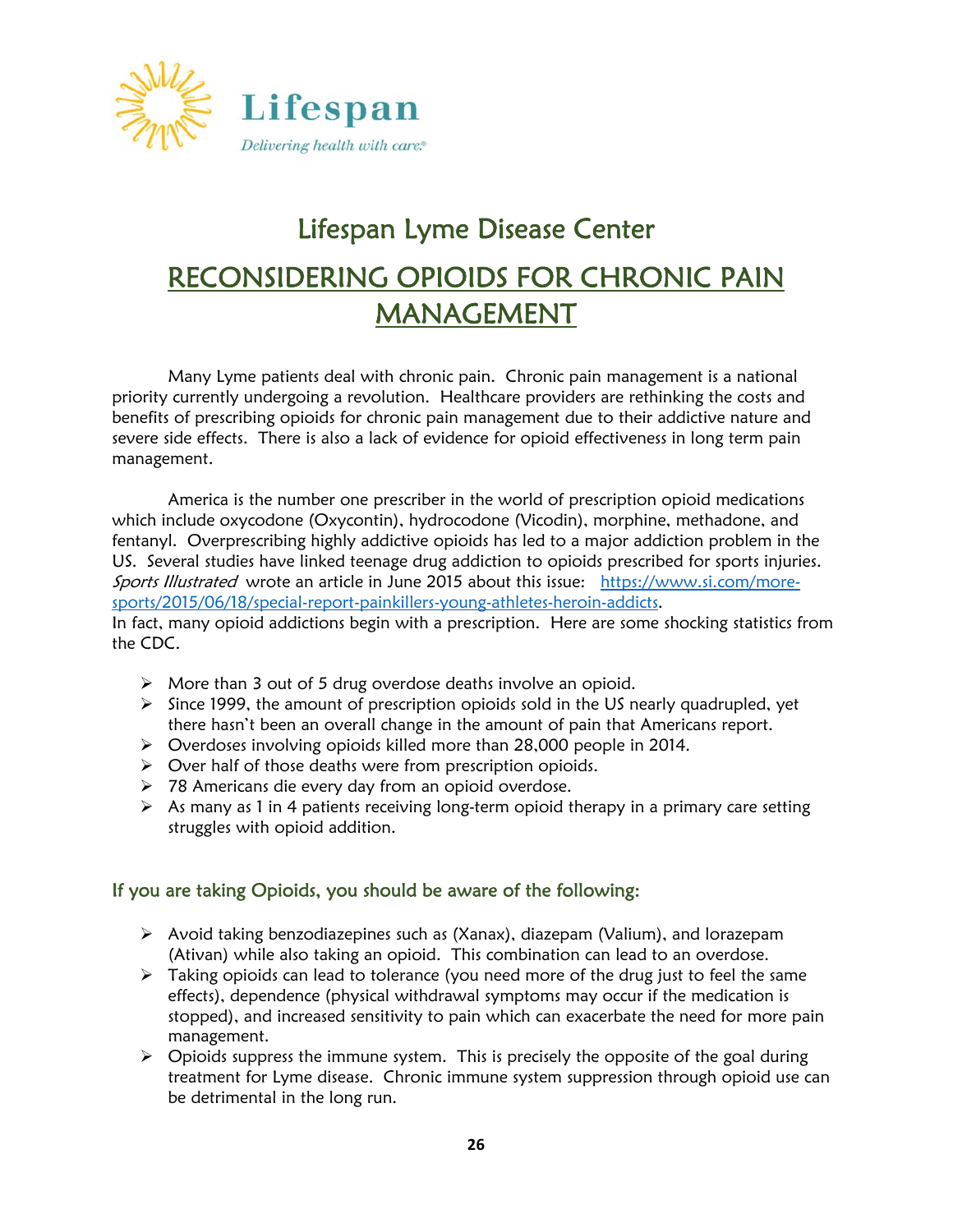- $\triangleright$  An overdose of prescription opioids can make you stop breathing, leading to death. Be sure to take your prescription exactly as prescribed.
- $\triangleright$  Fentanyl is sold legally and illegally. Illegal fentanyl is often mixed with heroin or cocaine without the user's knowledge.
- Mild withdrawal symptoms can occur even at the end of a prescribed dose of opioids. Symptoms can include: nausea, muscle cramping, anxiety, and diarrhea. Call your doctor if you experience these symptoms.

## Alternative Options for Chronic Pain Management:

- $\triangleright$  Acupuncture may relieve pain using thin needles inserted at particular acupuncture points around the body.
- $\triangleright$  Dehydration can aggravate chronic pain symptoms, so be sure to stay hydrated.
- Massage helps ease tension in muscles and increases blood flow to damaged areas.
- Yoga stretches muscles and increases blood flow. Yoga can also be very meditative and can improve the psychological symptoms associated with chronic pain.
- Extra strength Tylenol and Ibuprofen are often underestimated. These drugs can be used in combination with each other and even with prescription pain medications. Talk to your doctor about the dose that is right for you.
- $\triangleright$  Creams and/or gels for pain can be applied topically for pain relief. They can be over the counter or prescription such as diclofenac (Voltarin).
- $\triangleright$  Physical Therapy can help strengthen the muscles and tendons in areas that provide increased stability to the area and reduce pain.
- $\triangleright$  Anti-seizure medications can help fibromyalgia, neuropathic pain, and migraines.
- $\triangleright$  Pain shots, including trigger point injections for tight spots on muscles, nerve root blocks, and epidural injections, can ease intense chronic pain.
- $\triangleright$  Radiofrequency ablation involves a heated needle placed next to a nerve to stop the pain signal from being sent. It helps arthritis and neuropathy.
- Transcutaneous Electro-Nerve Stimulator (TENS) units use pads that are placed on your skin to provide stimulation around the area of pain.
- $\triangleright$  Tricyclic antidepressants can help pain management.
- $\triangleright$  Cognitive behavior therapy can help deal with the psychological aspects of chronic pain management.

### There are many other options for long-term pain management. Speak with your doctor to find the treatment option that works best for you.